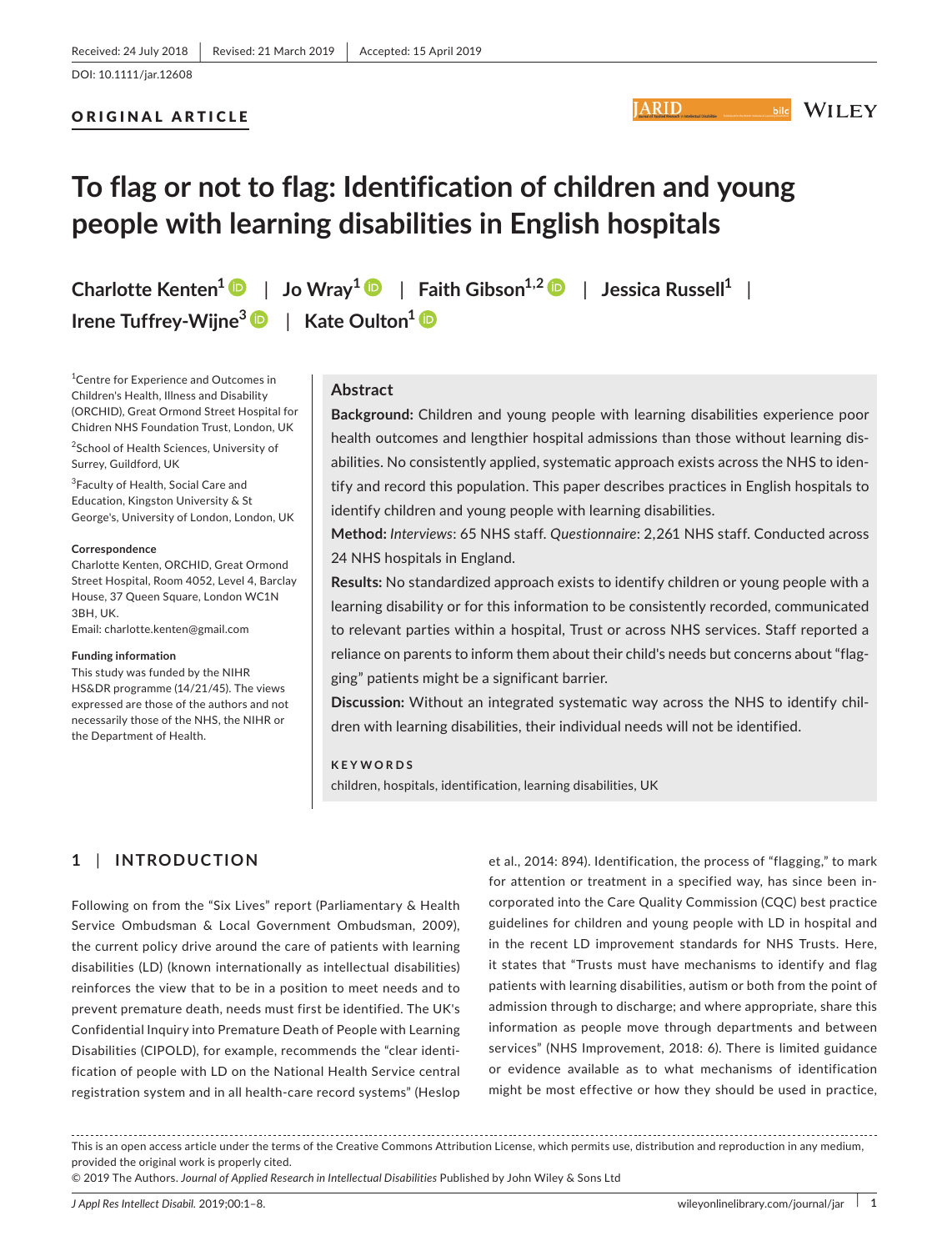**2**  $\frac{}{\sqrt{11}}$  **WILEY- ARID** 

but suggestions have included using "electronic flags in patient administration systems" (NHS mprovement, 2018: 6) and ensur‐ ing that flags are "clearly visible on the patient's records" (Glasper, 2017: 65). Fundamental to the process is that the flag is accom‐ panied by "a statement of the reasonable adjustments required" (CIPOLD) such that care can be adapted (Sheehan et al., 2016) and monitored for adherence with equality legislation (Tuffrey‐Wijne et al., 2013).

There is little evidence to support what actually happens in prac‐ tice. The identification of LD may not rest solely on a diagnosis as this does not necessarily indicate a need and the diagnostic cate‐ gory is not homogeneous. For some children and young people, a formal diagnosis of LD may never be made despite a continuing ac‐ knowledgement of their global development delay as they progress towards adulthood. Furthermore, where LD are known to exist, a better healthcare offer may arise, but there is limited evidence of that automatically leading to care that responds to or takes into account individuals' needs. Evidence suggests that staff rely on parents to supervise, protect, advocate and look after their child's medical needs and behaviours whilst in hospital (Mimmo, Harrison, & Hinchcliff, 2018).

There is clearly an important difference between identifying that a child or young person has LD and recording what reasonable ad‐ justments are required, and ensuring those reasonable adjustments are consistently delivered during their hospital admission in a timely way (Turner & Robinson, 2011). One study of adults with LD has found a lack of staff knowledge, expertise, willingness to identify and flag LD, and a reluctance to routinely record and "label" peo‐ ple exists across junior and senior staff (Tuffrey‐Wijne et al., 2013; Tuffrey‐Wijne & Hollins, 2014), and this reluctance can also be seen in other sectors such as education (Ho, 2004). Evidence is also lack‐ ing around staff education or training needs and their confidence and capability to meet the needs of this particular population.

"Pay More Attention" is a NIHR funded mixed methods study aiming to identify the factors that facilitate and prevent children and young people with long‐term conditions with and without LD from receiving equal access to high‐quality hospital care and services. This paper reports on the practices of a sample of English hospitals who employ (or not) a process to identify this population with LD. The wider context and overall findings are reported in Oulton et al. (2018).

## **2** | **METHOD**

Health Research Authority approval was given for Phase 1 of the study (IRAS: 193932), the results of which are reported in this paper. Full ethical approval for this study was obtained from London‐ Stanmore Research Ethics Committee (16/LO/0645). Staff who took part in interviews were provided with a participant information sheet and consent form and provided verbal consent prior to taking part in the interview. Survey participants were informed that their completion and return of the anonymized survey would be taken as their consent to participate.

Semi-structured interviews were conducted with at least two senior managers per hospital with responsibility for the organization or management of care for patients with learning disability. These were conducted by CK or JR. Questions addressed the identification of children with LD and for all children: (a) equality of access to appointments, investigations and treatments; (b) the involvement of families as active partners; (c) satisfaction with care; and (d) safety concerns. Specifically, the interview explored what policies, proce‐ dures and systems were in place for identifying and/or flagging chil‐ dren within their Trust. The interview was piloted with two senior NHS managers.

An online questionnaire (with paper copies available) was devel‐ oped for all clinical and non‐clinical staff with contact with this pa‐ tient group to elicit perceptions of their ability to identify the needs of those with and without LD and their families and provide high‐ quality care to effectively meet these needs. This was piloted with seven NHS staff at non-participating sites with revisions made to improve clarity. Five questions related to the identification of children and young people with LD.

## **2.1** | **Setting**

Twenty‐four NHS hospitals in England including specialist children's hospitals (*n* = 15) participated. The nine non‐specialist hospitals all had at least one paediatric inpatient ward as well as paediatric outpatient clinics and services. A local collaborator managed the study at each site.

#### **2.2** | **Data management and analysis**

#### **2.2.1** | **Qualitative**

Audio‐recorded interviews were transcribed verbatim, anonymized and uploaded to NVivo 11 to utilize the framework option. Framework analysis, developed by Ritchie and Spencer (1994), was used to ana‐ lyse the data. It is well recognized as an appropriate approach for applied research and focuses on describing and interpreting expe‐ riences in specific settings. It offers a systematic approach, which fitted the research and data collected (Ritchie & Spencer, 1994). The five stages of framework analysis were followed: familiarization with the data; identifying a thematic framework; indexing; charting and mapping; and interpretation (Ritchie & Lewis, 2003; Ritchie & Spencer, 1994). CK and JR charted, mapped and interpreted the data individually using Parkinson, Eatough, Holmes, Stapley, and Midgley (2015) as an example. The final review was undertaken by KO, JW and FG.

#### **2.2.2** | **Quantitative**

Descriptive statistics were used to characterize the sample. Responses from participants at specialist children's hospitals were compared with those at non‐children's hospitals using Mann– Whitney tests in terms of (a) the perceived usefulness of identifying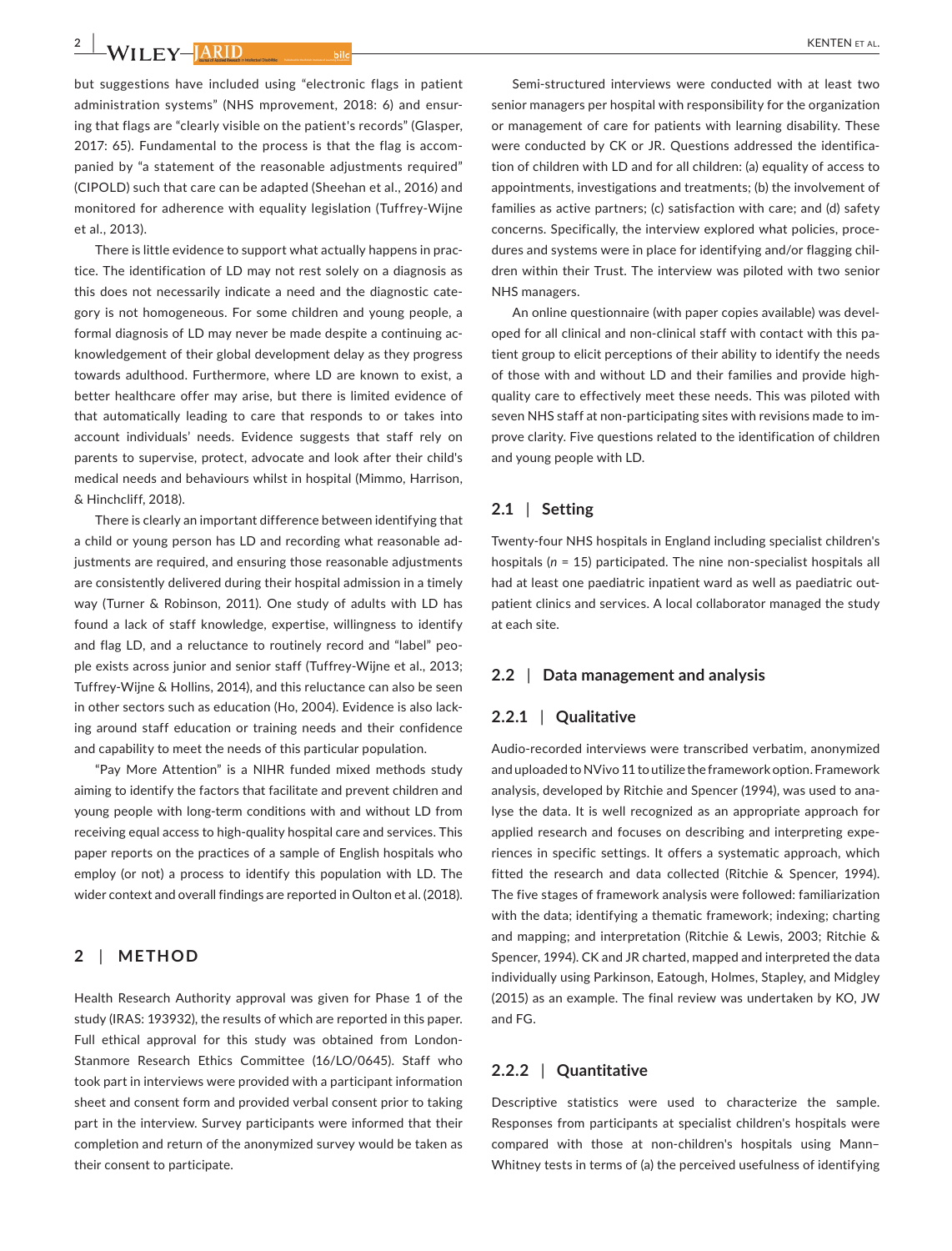TABLE 1 Participants in Phase 1 staff interviews and survey

|            | Number of      | Number of<br>participants | Staff groups        |     |                |            |           |                    |
|------------|----------------|---------------------------|---------------------|-----|----------------|------------|-----------|--------------------|
| Method     | hospital sites |                           | Dr                  | N   | <b>AHP</b>     | <b>LDN</b> | <b>SM</b> | Other              |
| Interviews | 22             | 65                        | 10                  | 26  | $\overline{2}$ | 10         | 14        | 4                  |
|            | Number of      | Number of                 | <b>Staff groups</b> |     |                |            |           |                    |
| Method     | hospital sites | participants              | Dr                  | N   | <b>AHP</b>     | <b>HCA</b> |           | Non-clinical/other |
| Survey     | 24             | 2,261                     | 377                 | 984 | 375            | 129        | 396       |                    |

Abbreviations: AHP, allied health professional; Dr, doctor, HCA, healthcare assistant; LDN, learning disability nurse; N, nurse; SM, senior manager.

this population at an organizational level; (b) the usefulness of visibly flagging; (c) whether or not their organization provided information to identify these young people; and (d) their own confidence in iden‐ tifying whether or not a patient in their care had LD.

## **3** | **RESULTS**

#### **3.1** | **Participants**

The interview participants covered a range of senior staff within the participating hospitals with responsibility for people with learning disabilities. The present authors set out to conduct two interviews per site giving a minimum sample size of 48. This was to ensure all the interview questions were answered. The present authors continued interviewing staff until questions were answered with local collaborators asked to identify and invite additional participants. The final sample size was 65. Interviews lasted 30–45 min (Table 1).

The quantitative and qualitative findings are presented using headings that provide a very broad linear narrative from identifying children with LD, what is done with that information, staff commu‐ nicating with CYP with LD through to their own capacities and ca‐ pabilities. This structure comes from the mapping and interpretation stage of framework analysis where patterns in the data were identi‐ fied and offer a way to understand the current situation across the participating hospitals.

#### **3.2** | **Identifying children with learning disabilities**

Interview data revealed that 10 of the 24 hospitals in our sample had a process in place for identifying children and young people with LD and this was more prevalent in specialist children's hospitals (*n* = 8, 53%) than non‐specialist hospitals (*n* = 2, 22%). Staff referred to the use of "flagging" and "alerts," although there appeared to be no clear distinction in the data between these two terms. Furthermore, no common or consistent formal or informal approach appeared to exist to identify this population with vari‐ ous practices being described including via a general practitioner (GP) referral letter or from a school, the use of hospital records; via pre‐assessment clinics, another hospital service or department; or via parents during the nursing assessment upon admission or in

outpatients. It was evident that if a diagnosis of LD was made in a community setting, this information may or may not be transferred to the hospital. In four sites, staff felt that parents may not sup‐ port the identification and subsequent labelling of children with LD because it felt simply wrong to "label" or there was a fear of getting it wrong even in Trusts where adults with LD are flagged. Interviewees tended to emphasize children as "individuals" and that all children should be treated "the same." The implication was that if those with LD were flagged, it would mean these children were not being treated the same and this explained the hesitance or resistance to flag:

ARID

[W]e're a Trust with a specific Children's Hospital we'd like to say, 'Well actually, all children matter and are individuals based on their presentation and it's not this blanket approach, if you like,' it's that you, you know, dare I say it, sometimes get in a DGH [District General Hospital] or a lesser experienced work force who look after children, but we're all children's nurses in the Children's Hospital and Paediatricians so, abso‐ lutely the distinct needs are assessed and catered for. I guess regardless of whether they've got learning dis‐ abilities or not, you know, you could say a child who has, I don't know, chronic orthopaedic issues around brittle bones is catered for differently than a child who attends regularly with their diabetes, do you know what I mean? It's a very personalised approach we have here, I like to think as well.

(Specialist Children's, Consultant)

In some hospitals, parental agreement was sought for their child with LD to be flagged with the benefits of flagging outlined to them.

> Every family will be asked, 'Do you consider your child or young person to have a learning disability?' If they say 'yes', we'll talk them through what the flag does and the benefits of it and put the flag on. If they say 'no', we'll tell them what the benefits are and see if they want to change their mind [Where it is thought by clinical staff that a child does have a learning disability].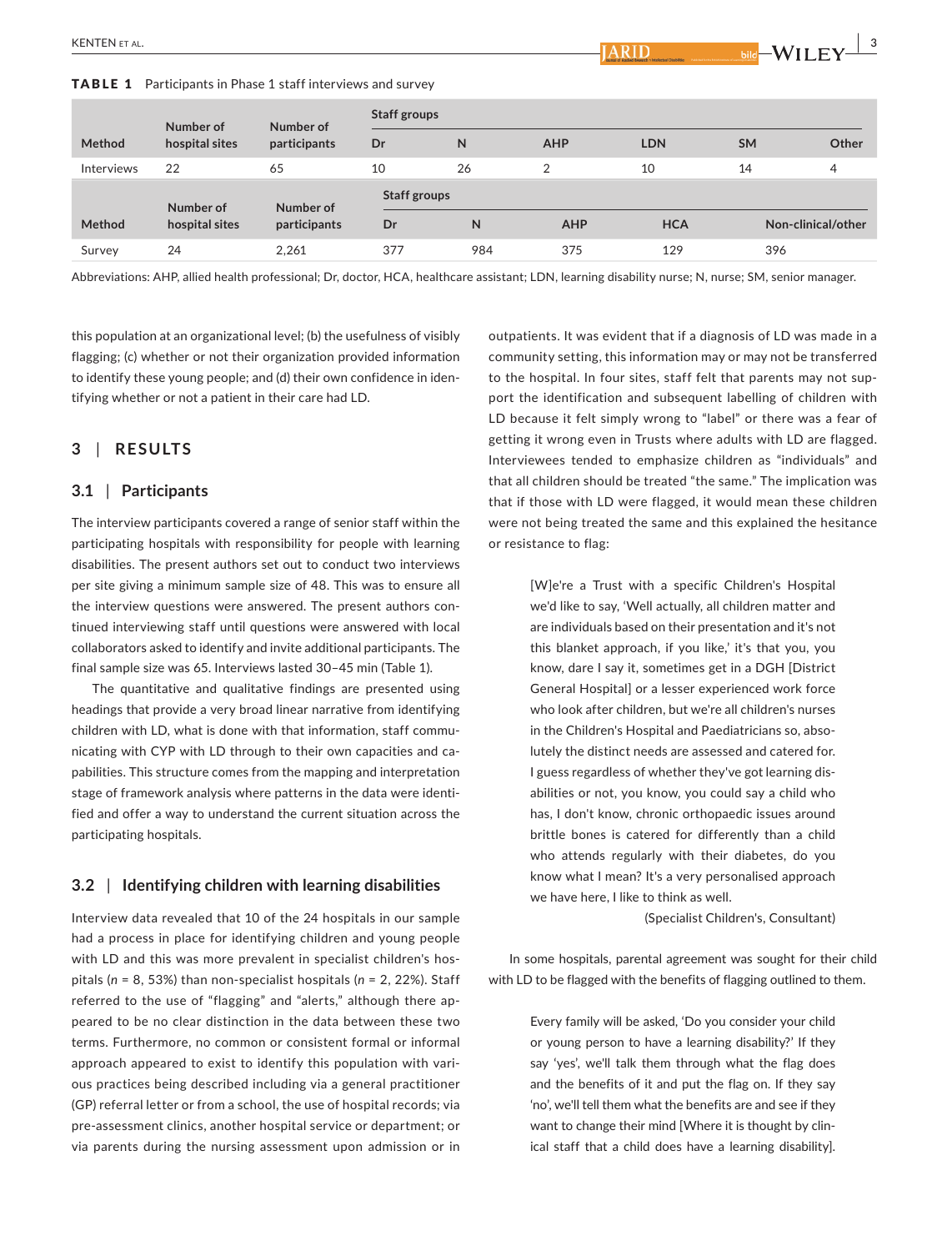#### TABLE 2 Staff survey questions relating to flagging

| A. How useful do you think it is that children and<br>Extremely useful<br>Not at all<br>young people with learning disabilities are identi-<br>useful<br>fied at an organizational level (e.g., central database,<br>1,014 (50%)<br>617 (31%)<br>269 (13%)<br>71 (4%)<br>39(2%)<br>electronic patient record)? |  |
|----------------------------------------------------------------------------------------------------------------------------------------------------------------------------------------------------------------------------------------------------------------------------------------------------------------|--|
|                                                                                                                                                                                                                                                                                                                |  |
|                                                                                                                                                                                                                                                                                                                |  |
| B. How useful do you think it is that children and<br>Extremely useful<br>Not at all<br>young people with learning disabilities are visibly<br>useful                                                                                                                                                          |  |
| flagged at an organizational level (e.g., sticker on<br>851 (43%)<br>343 (17%)<br>572 (29%)<br>130 (7%)<br>78 (4%)<br>patient notes)?                                                                                                                                                                          |  |
| C. In my role, I am routinely informed that a child or<br>Strongly agree<br>Strongly<br>young person has a learning disability<br>disagree                                                                                                                                                                     |  |
| 396 (19%)<br>604 (29%)<br>560 (27%)<br>313 (15%)<br>190 (9%)                                                                                                                                                                                                                                                   |  |
| D. In your role, how easy is it for you to use these<br>Extremely easy<br>Not at all<br>systems to identify that a child or young person has<br>easy                                                                                                                                                           |  |
| a learning disability?<br>291 (18%)<br>472 (29%)<br>482 (29%)<br>213 (13%)<br>200 (12%)                                                                                                                                                                                                                        |  |
| E. How confident are you about identifying that a<br>Extremely confident<br>Not at all<br>child or young person in your care/who you meet<br>confident                                                                                                                                                         |  |
| has a learning disability?<br>562 (27%)<br>379 (18%)<br>107 (5%)<br>47 (2%)<br>980 (47%)                                                                                                                                                                                                                       |  |

If they still say 'no', we won't force them to have that, but that does mean huge numbers of children who use our service are not flagged at the moment. So there is a flag, but it's not comprehensive in any way. (Specialist Children's, Deputy Chief Nurse)

This example highlights particularly well the challenges associ‐ ated with identifying and flagging children and young people with LD in hospitals when no guidelines exist on how this should be done, by whom and on what basis.

Survey responses indicated that most staff saw the benefit of having a process in place, with 81% recognizing the *usefulness* of identifying children with LD at an organizational level and 72% recognizing the *usefulness* for such patients to be visibly "flagged" (72%) (Table 2). There were no differences between the specialist and non‐specialist hospitals in relation to such views. Only half of all survey respondents reported being given information about how to define LD, with an additional 14% not knowing whether they had information or not. The distribution of responses from specialist and non‐specialist hospitals was similar.

The present authors asked survey respondents about the systems in place at their Trust to identify and record that a CYP has a LD. Most frequently reported were medical notes (56%) or nursing notes (42%), followed by electronic documentation (27%). Seven per cent reported that no system was in place and 25% did not know what systems were in place at their Trust. Very few respondents referred to the use of databases (8%) or a sticker on the patient's notes (5%).

## **3.3** | **What happens when children with LD are identified?**

When a child is known to have LD, the admission type, planned or unplanned, may affect what has been or can be put in place. Several

sites reported in the interviews that where a child or young person was known to have LD or additional needs prior to admission, then a senior member of ward staff, for example, a ward manager would contact the child's parents and aim to identify and make reasonable adjustments for their admission. In contrast, unplanned admissions were regarded as more challenging for staff as reasonable adjustments could take time to organize despite the best efforts of the staff to accommodate a child's individual needs:

> So when it's a planned elective case, we can, kind of, do a bit more planning. The difficulties, I think are it's harder when a child comes in acutely. Yes, they get the flag, but sometimes we aren't able to put every‐ thing in place that we can to try and support them in the best way. (Specialist Children's, Matron)

Once a young person with LD is identified, what happens with this information at each hospital varied considerably, from it simply being recorded in the child's hospital notes through to wider dissemination and engagement. Some hospitals had very clear formal pathways for sharing this information, for example, at one site, once a LD flag was added to a child's records, an automated email was sent to the LD nurse; at another site, an email alert was sent to the LD team for them to contact staff to review and consider reasonable adjustments or al‐ ternatively when a child was admitted with a LD flag already on their hospital notes an alert was sent to the LD team who then contacted relevant ward staff.

> It's a mandatory field now, when you access some‐ body which has not been completed before, you have to say yes or no to whether or not they have a learning disability. If you click 'Yes' that then automat‐ ically emails our learning disability lead nurse who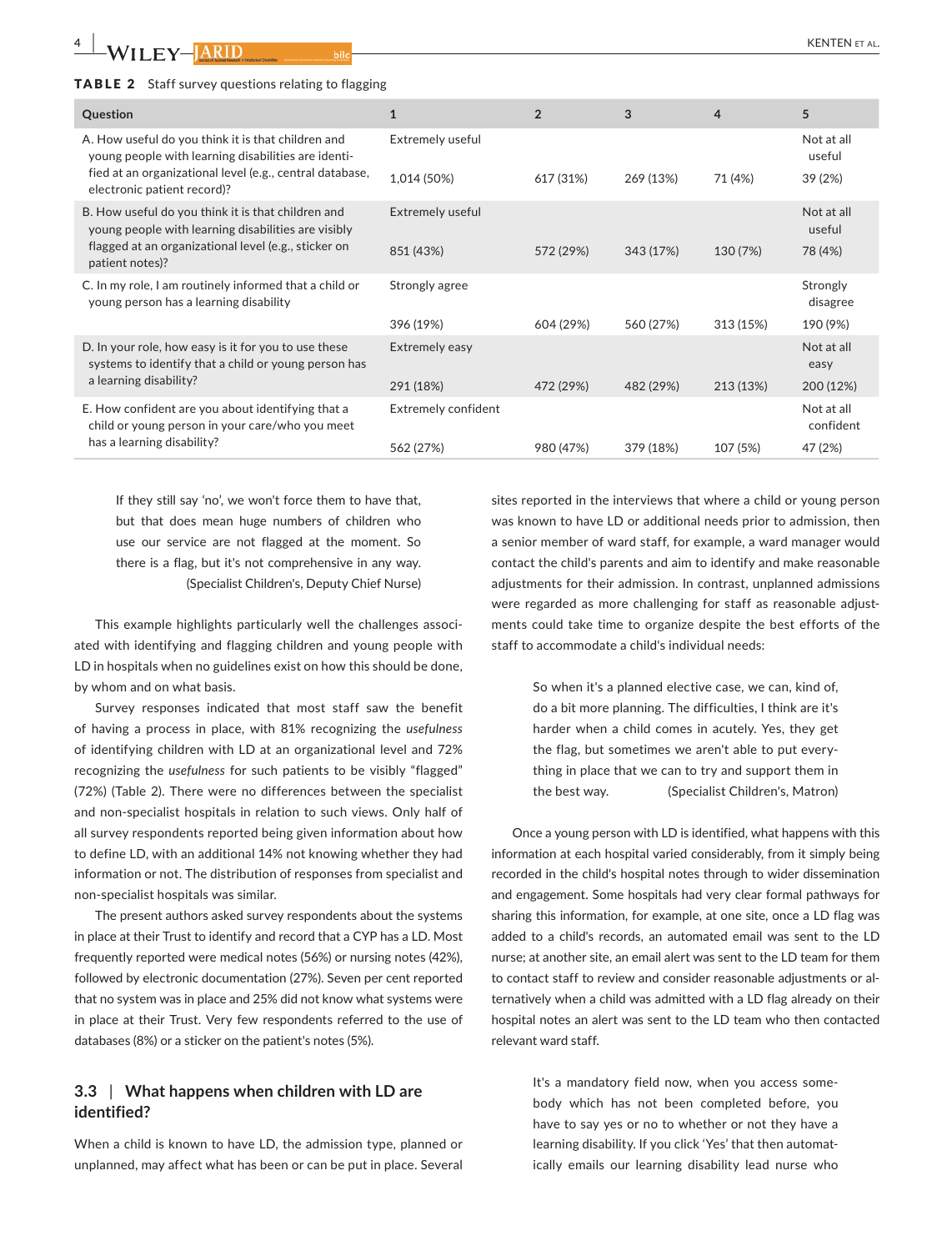**ARID** 

What we do with our alerts, is we've got some‐ thing called [name of specific system] and our alert is linked to our email addresses and we all have an iPhone, so whenever that patient comes in, it's a live system, after two minutes of being clerked into the hospital, we'll get an alert on our phone to say the patient's name and where they are. (Non‐Specialist, LD nurse for Adults)

These pathways may be triggered through a flag or an alert already on the patient's records, identified during a pre‐admission appoint‐ ment or recorded on their admission paperwork. Accessing specific information about a patient could be difficult; for example, staff may be able to see a child has LD but not all staff can access a child's record to ascertain more detail:

> If people have got a learning disability and it's iden‐ tified, they can have a flag put on, similar to those used in child protection flags or infection control flags. Then when you login to the system, you can see the patient's got a learning disability of some description, and then if you've got the right ac‐ cess level [permission level] and you go into that tab, you can see what their learning disability is. (Specialist Children's, Matron)

In contrast to formal routes, informal routes existed alongside or as standalone practices. Transfer of information between staff about children varied from a member of staff "knowing" the patient from a previous admission, verbal handover "huddles" during or when shifts changed, through to recording LD information in nursing and/or med‐ ical records.

Nearly half (48%) of all staff strongly agreed or agreed to being routinely informed that a child or young person in their care has LD (Table 2), with nearly a quarter (24%) of staff disagreeing or strongly disagreeing with that statement. With reference to particular staff groups, ancillary staff reported being routinely informed of patients with LD less than clinical staff ( $X^2$  = 61.77;  $p$  < 0.001). Amongst clinical staff, nurses and healthcare assistants, but not doctors, were significantly more likely to report being routinely informed of a child/young person's LD than allied health professionals (*Z* = 2.74; *p* < 0.006).

## **3.4** | **Communicating about children with learning disabilities**

It was acknowledged in the interviews that good communication be‐ tween all parties was facilitative in identifying, understanding and meeting a young person's needs from pre‐admission to discharge. Staff felt that parents played a critical role in informing staff and a degree of responsibility lay with parents as repositories of informa‐ tion about their child, to share this information to "guide" healthcare professionals. However, this was not always reported as a seamless transition of information. Staff reported the presence of parental barriers, including linguistic barriers where English may not be a parent's first language; timely access to interpreters; where parents themselves may have LD; and practical barriers whereby parents do not bring the correct information about their child to the hospital or inhibit healthcare professionals from eliciting information directly from their child:

> Barriers, in specific, if the parents are not will‐ ing to give that information or if they themselves have got some problems like, you know, safe‐ guarding children; they might not have identi‐ fied that their child has got learning difficulties. (Non‐specialist, Consultant)

> [I]f I compare it with families where we know there's going to a barrier because of language, English isn't their first language, then it can be a real challenge to fit them into a ward round because you know you're going to have to use Language Line to com‐ municate. So, I think it might put up artificial barriers. (Specialist Children's, Consultant)

Additionally, based on the assumption that a child had received a LD diagnosis, it was felt that some parents might be in denial about their child's LD, which could limit discussion about their needs and impact on implementing any reasonable adjustments:

> So while staff may think this child has definitely got a learning disability, the family may not have quite got there yet, so may not want to say, 'Yes, my child has got a learning disability.' Flagging them is a bit of a label, isn't it? So there is a whole range of things which I think is why some staff are anxious about asking the question. (Specialist Children's, Deputy Chief Nurse)

They may fear their child will be stigmatized or that the presence of LD may lead to inequalities in their treatment, together resulting in parental reluctance to share information:

> I think if their child's got very difficult behaviour or very, very hyperactive or things like that, I think they're a little bit worried about how their child is presenting and whether that will prevent things happening. I'm not necessarily saying it's real, but I think that sometimes it's a fear of the parents. (Specialist Children's, Learning Disability Nurse)

 $\frac{1}{\text{bild}} - \text{WII}$  FY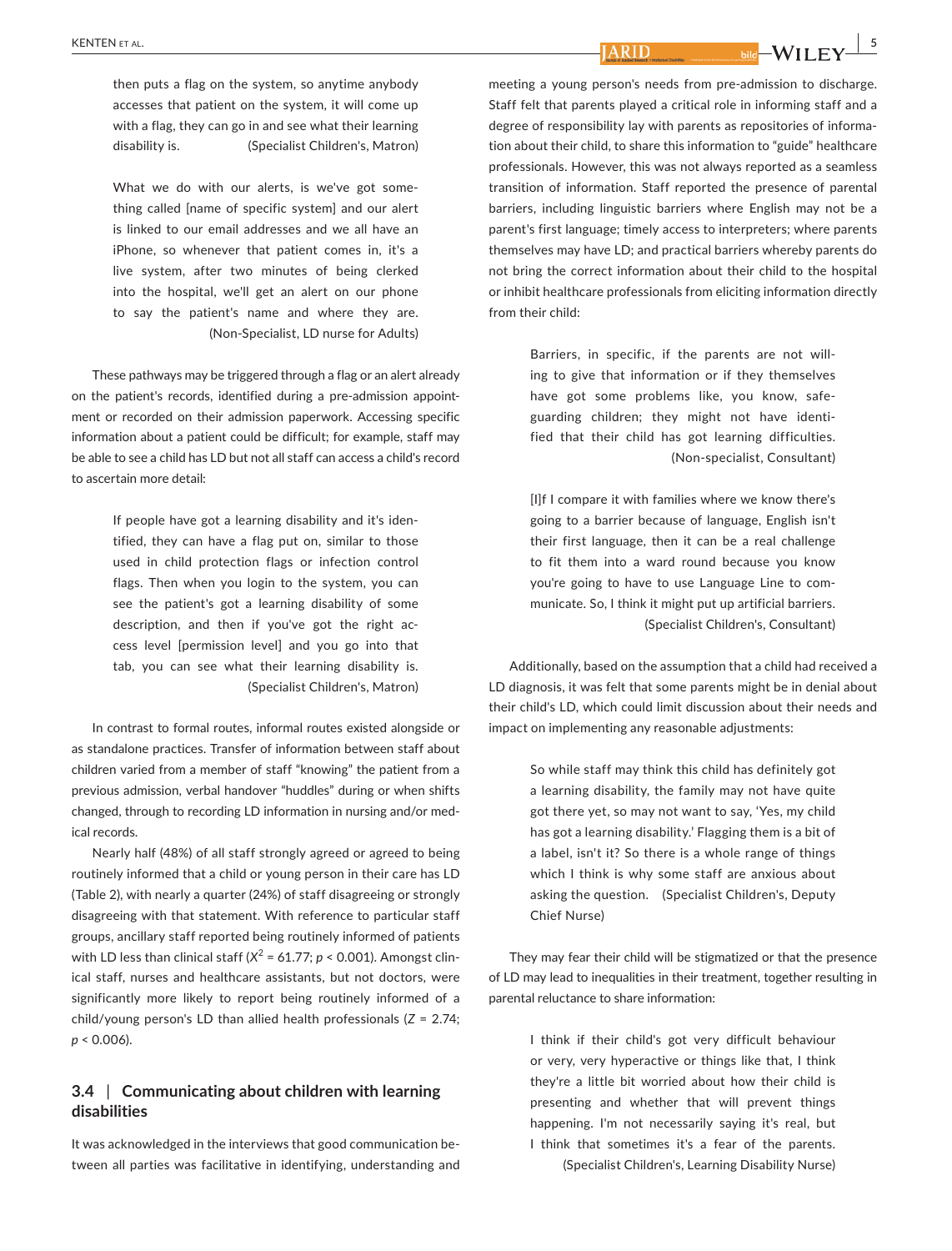Additionally, issues associated with the degree of severity of a child's LD, with those at the milder end of the spectrum being poten‐ tially harder for staff to identify.

> Unless it's overt or the parents actually formally iden‐ tify, there may be milder learning difficulties that get missed because they're not specifically stated to the staff during the admission process, or pre‐admission. (Specialist Children's, Senior Nurse Manager)

It was noted that parents often had to repeat the same information to staff, and at times they may become frustrated with having to repeat information readily available in their child's hospital notes or hospital passport.

> So, obviously, it's a real irritation for parents to have to go through the same information all the time, you know, at every contact. So we do have a system whereby, for those with particular issues, and they tend to be more medical issues, they can have an alert put on the system. (Specialist Children's, Consultant)

#### **3.5** | **Staff capacities and capabilities**

Overall 74% of respondents felt extremely confident or confident to identify a child or young person in their care or who they met has LD (Table 2 Q. E). Respondents from specialist children's hospitals re‐ ported feeling more confident to identify that a patient in their care had LD compared with respondents from non-specialist hospitals (*Z* = 3.03; *p* = 0.002). However, in both specialist and non‐special‐ ist hospitals, staff were more confident when their Trust gave them information about how to define LD (specialist hospital: *Z* = 7.40; *p* < 0.001; non‐specialist hospital: *Z* = 4.36; *p* < 0.001).

The data appear to show a correlation between Trusts that flag LD and staff views related to reasonable adjustments and safety. For example, staff from hospitals who flagged felt more able to identify what reasonable adjustments are needed for CYP with a long-term condition and learning disabilities than those from hospitals who did not flag (*Z* = 4.37; *p* < 0.001), as well as feeling more confident that any reasonable adjustments would be accommodated in a timely way (*Z* = 2.62; *p* = 0.009).

Furthermore, staff from hospitals who flagged were more likely to report working in an environment that was deemed safe for meeting the needs of children and young people with a long-term condition and learning disabilities than those from hospitals who did not flag (*Z* = 2.30; *p* = 0.021). The former were also more likely to report that they were always able to deliver safe care than those from hos‐ pitals who did not flag (*Z* = 2.68; *p* = 0.007) and felt more confident to safely manage challenging behaviour (*Z* = 3.07; *p* = 0.002).

The NHS groups staff into Pay Bands for non-medical staff. Examples of different roles by Bands include Band 5 for a Staff Nurse and Band 6 for a Nurse Specialist through to Band 8 for a

Modern matron. Survey data revealed that senior nursing and al‐ lied health staff (Bands 7 and 8) felt more able to identify children with LD (*Z* = −3.193; *p* = 0.001) but were not more likely to implement reasonable adjustments than their junior colleagues (Bands 1–4, 5 and 6) (*Z* = −1.707; *p* = 0.088). This finding was supported only in part by interview data, with interviewees suggesting that senior *and* more experienced ward staff were more likely to iden‐ tify children with LD *and* to implement reasonable adjustments to meet their needs. Interviewees went on to describe a number of factors thought to impact whether CYP with LD are identified by staff and have their needs meet, from their initial and ongoing training, experience gained over time, having sufficient time with the patient and their family and access to appropriate resources. There was a general expectation by the interviewees that staff in‐ volved in a child's care would ask about any LD and/or would have read a patient's notes. However, it was recognized that staff may not have a sufficient level of knowledge about LD, which could mean this was omitted during admission; this was despite inter‐ viewees recognizing the value of specific training around caring for young people with LD to raise and maintain awareness and for training to be put into practice.

## **4** | **DISCUSSION**

Reported here are a sample of strategies NHS English hospitals em‐ ploy (or not) to identify children and young people with LD accessing their services, as well as staff views regarding the process. Prior to the introduction of the LD improvement standards for NHS Trusts (NHS Improvement, 2018), the present authors found that less than half of hospitals in our study had any process in place for flagging these patients and for those who did, there was no standardized way for this to happen or for this information to always be recorded, or for what is recorded to be confirmed as accurate, communicated to relevant parties within a hospital/Trust and acted upon.

A range of practices existed from a passive approach of simply noting a diagnosis of LD in a child's hospital records, asking parents' permission for a flag to be applied through to active engagement with this information, including a formalized chain of events leading, ideally, to the implementation of reasonable adjustments to meet a child's needs. As a result, the patient experience between hospitals is likely to be very different.

During interviews, an emphasis was placed by staff on car‐ ing for children as individuals and as found in relation to the care of adults with LD (Tuffrey‐Wijne et al., 2013; Tuffrey‐Wijne & Hollins, 2014), there was a reluctance to label "difference" at an organizational or individual level that could be perceived to lead to discrimination. However, comparing the survey responses of staff working in hospitals that flag LD with those working hos‐ pitals that do not revealed that the opposite occurs in practice, strengthening the argument for those with LD to be identified on the grounds of increased safety and to achieve equity of treatment and individualized care (Oulton et al., 2018) through identifying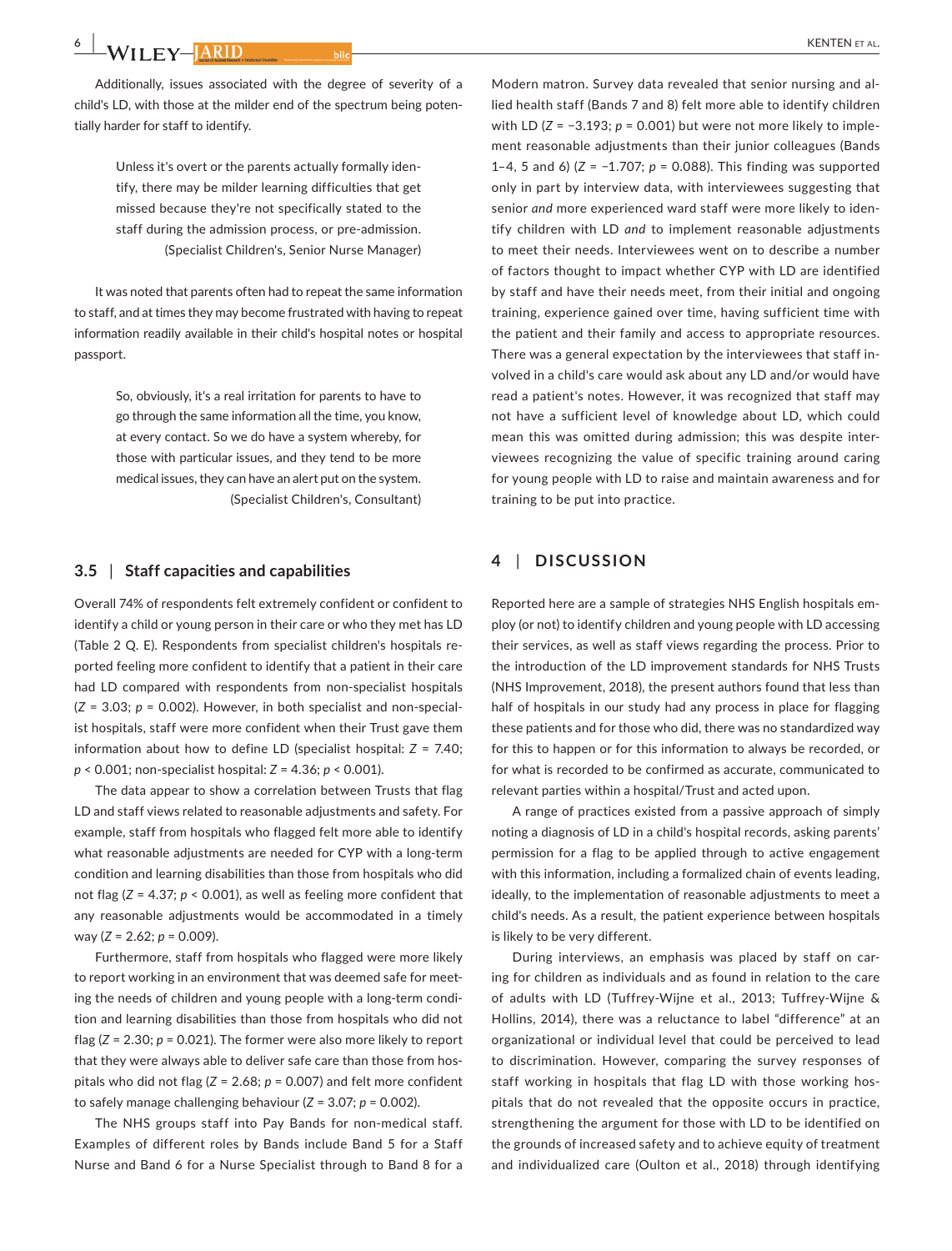the need associated with that LD (Tuffrey‐Wijne & Hollins, 2014) and accommodating those needs through the provision of reasonable adjustments.

Interviewees raised a number of issues about the complexities of identifying children and young people with LD, in relation to their parents. They felt that parents may not support a process of "label‐ ling" their child, they may not agree with the diagnosis or they may need support themselves to articulate their views due to their own LD or language barrier. Such findings highlight the need for clear guidelines about how parents should be involved in the process of flagging children and young people with LD in hospital, particularly as some of the staff interviewed felt that children with "mild LD" can go unrecognized. In adult services it has been reported that "those without a formal diagnosis may remain invisible" (Sheehan et al., 2016: 6). Included in these guidelines must be information about the use of definitions around LD, as well as how to ask parents the relevant questions in a sensitive manner.

Less than half of staff who the present authors surveyed re‐ ported being routinely informed that a child in their care has LD, but at least three quarters of them reported seeing the benefit of formally identifying this population and feeling confident to do this. Such findings suggest that the primary issue is the communication of information between staff rather than a lack of staff knowledge or willingness to identify the population, as found in adult services (Tuffrey‐Wijne et al., 2013). The present authors cannot know how well feelings of confidence correlate to the ability to correctly identify children and young people with LD, but the present authors do know that staff who have been given information about how to define LD report feel more confident to do so in practice and that perceived confidence is greater for senior staff and for staff working in specialist children's hospital. Despite such confidence, there was a perception from interviewees that a degree of responsibility fell to parents to inform staff about their child's needs, supporting the argument that a flag alone is not sufficient, but must be accompa‐ nied by "a statement of the reasonable adjustments required" for each child. Whilst parents are an expected source of information about their child, a reliance on them may mask a need for staff to be better educated about LD. Certainly, published evidence from this study states that staff do feel less capable to meet the needs of children and young people with LD compared to those without LD and the former are perceived by staff to be less safe than those without LD (Oulton et al., 2018). Further research needs to identify the underlying causes, including whether there is a case for increas‐ ing the quantity and quality of undergraduate training around LD. This would mean that individuals' knowledge is not dependent upon their seniority or length of experience, their place of work or the parent's willingness or ability to proactively engage with them about their child's needs. However, as recognized by the LD improvement standards for NHS Trusts, Standard 3 requires training *within* hospi‐ tals must be responsive to patterns of local need (NHS Improvement, 2018). Being better informed and trained should lead to increased confidence and a more equitable partnership between parents and staff when discussing and providing care for children with LD.

#### **4.1** | **Limitations**

The data presented here provide the perspective of NHS hospital staff. It is important to gain the views of children, young people and their parents to understand how LD is correctly identified (or where identification is missed or an incorrect "label" applied) and the value of having LD identified and the perceived implications that this infor‐ mation will have on practice.

This wider study from which this data comes sought to map the provision of care for children with long‐term conditions, particularly those with LD through a mixed methods approach. The NHS staff who participated in interviews were identified locally and comprised a wide variety of roles (e.g., medical consultants, matrons, clinical nurse specialist and managers) which may have produced a lack of consistency in the data. At two sites (non‐specialist hospitals), no staff agreed to be interviewed. The 30‐min interview was designed to encourage participation but limited in‐depth discussion around site practices. Additionally, where a difference by "pay band" has been identified, the present authors cannot be certain that a lower band indicates a lack of experience in working with children and young people with LD.

Although the study did not aim to be proportionally represen‐ tative of specialist children's hospitals and non‐specialist hospitals, children are more likely to receive treatment in their local hospital, which for many, is unlikely to be a specialist hospital for children. If this study was repeated, a sample that better reflects this form of access might be incorporated.

## **5** | **CONCLUSION**

There is no standardized way of identifying children and young peo‐ ple with LD and their individual needs across hospitals in the NHS in England. The identification of these children needs to be consistent within and across the NHS and for this identification to be the begin‐ ning of a standardized process whether through flagging or another form of alert. This is essential to not only inform health and social care professionals that a child has a LD but what reasonable adjustments they require as individuals and to ensure that these are put in place to provide them with the best possible care. This is dependent on healthcare professionals having a level of training, confidence, skills and knowledge to actively and positively respond to initially identifying LD and being able to put into place the adjustment re‐ quired, drawing on the available resources from the individual to the institutional. A robust and comprehensive system that works across the whole NHS is required to identify this population and their needs and provide equity of access to resources to meet these needs.

#### **ACKNOWLEDGMENTS**

Our thanks go to the local collaborators at each of the participating sites for their assistance in Phase 1 and to all the NHS staff who gave their time to participate in an interview or complete the survey.